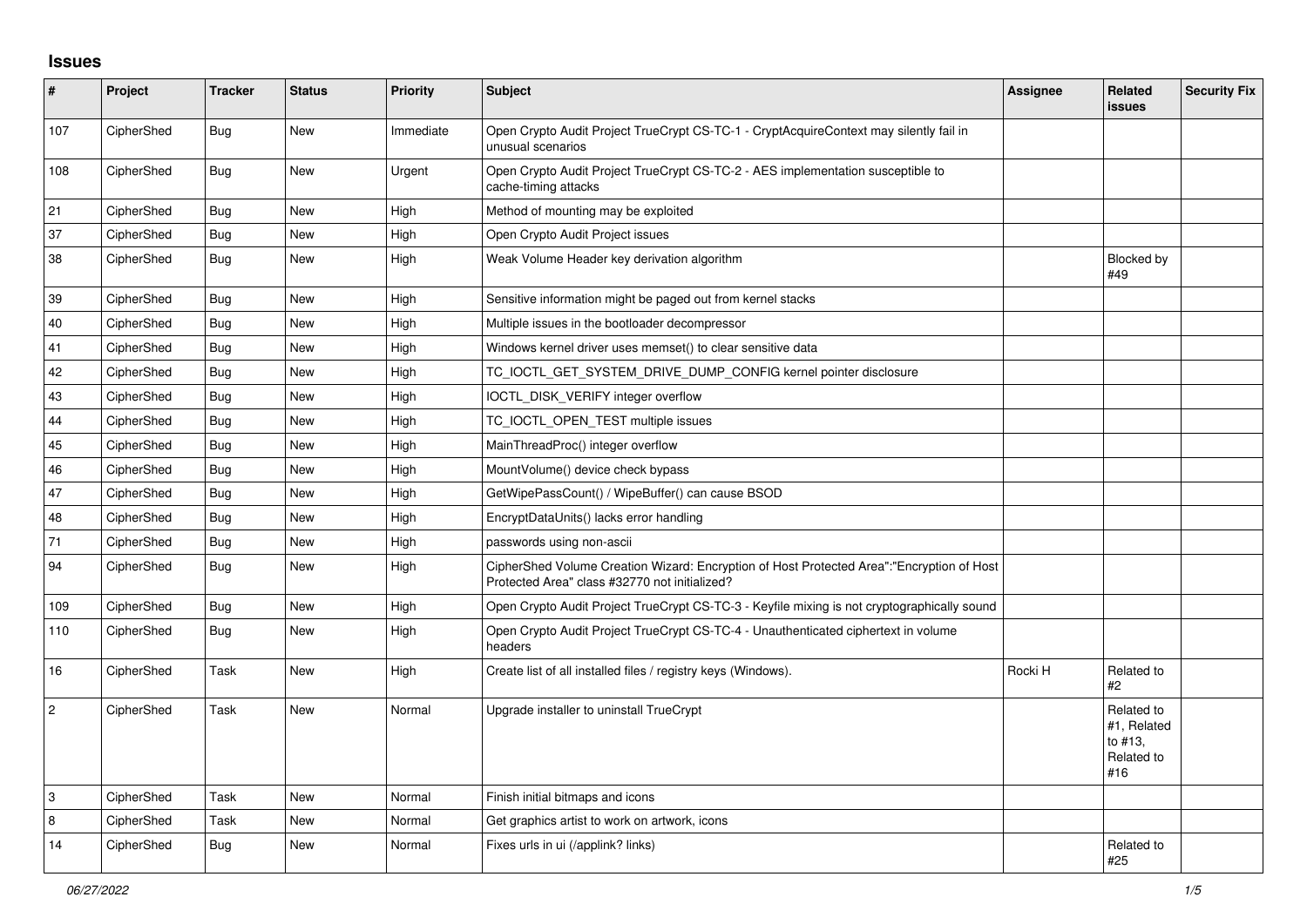| #  | Project    | <b>Tracker</b> | <b>Status</b> | <b>Priority</b> | <b>Subject</b>                                                                                           | <b>Assignee</b> | Related<br>issues | <b>Security Fix</b> |
|----|------------|----------------|---------------|-----------------|----------------------------------------------------------------------------------------------------------|-----------------|-------------------|---------------------|
| 17 | CipherShed | Task           | New           | Normal          | Create debian packaging                                                                                  |                 |                   |                     |
| 18 | CipherShed | Task           | New           | Normal          | Create rpm packaging                                                                                     |                 |                   |                     |
| 19 | CipherShed | Task           | New           | Normal          | Create pkgbuild for arch                                                                                 |                 |                   |                     |
| 20 | CipherShed | Task           | New           | Normal          | Create dmg for os x                                                                                      |                 |                   |                     |
| 25 | CipherShed | Task           | New           | Normal          | Broken applinks                                                                                          |                 | Related to<br>#14 |                     |
| 26 | CipherShed | <b>Bug</b>     | New           | Normal          | Large External Drive Support on Mac (>512byte sector size)                                               |                 |                   |                     |
| 32 | CipherShed | Feature        | New           | Normal          | truecrypt.ch ideas thread                                                                                |                 |                   |                     |
| 33 | CipherShed | Feature        | New           | Normal          | windows comamnd line volume creation                                                                     |                 |                   |                     |
| 34 | CipherShed | Feature        | New           | Normal          | windows mount point support                                                                              |                 | Related to<br>#60 |                     |
| 36 | CipherShed | Feature        | New           | Normal          | support multiple actors to open an encrypted volume                                                      |                 |                   |                     |
| 50 | CipherShed | Feature        | New           | Normal          | Linux FDE                                                                                                |                 | Related to<br>#5  |                     |
| 57 | CipherShed | Feature        | New           | Normal          | Skein support                                                                                            |                 |                   |                     |
| 60 | CipherShed | Feature        | <b>New</b>    | Normal          | Enhanced UX - shell extension for container management                                                   |                 | Related to<br>#34 |                     |
| 61 | CipherShed | Feature        | New           | Normal          | optionally support TPM                                                                                   |                 |                   |                     |
| 62 | CipherShed | Feature        | New           | Normal          | Administrative Configuration for Enterprise IT                                                           |                 |                   |                     |
| 63 | CipherShed | <b>Bug</b>     | New           | Normal          | 64 bit gui on 64 bit systems                                                                             |                 | Related to<br>#65 |                     |
| 64 | CipherShed | Task           | <b>New</b>    | Normal          | Rewrite or remove LongReverse in Common/Dlgcode.c                                                        |                 |                   |                     |
| 65 | CipherShed | Feature        | New           | Normal          | pure 64 bit version for windows                                                                          |                 | Related to<br>#63 |                     |
| 66 | CipherShed | Feature        | New           | Normal          | provide robust API for usermode interaction with kernel driver                                           |                 |                   |                     |
| 67 | CipherShed | Feature        | New           | Normal          | print a backup                                                                                           |                 |                   |                     |
| 70 | CipherShed | Feature        | New           | Normal          | track git info in build                                                                                  |                 |                   |                     |
| 72 | CipherShed | Bug            | New           | Normal          | The installation fails, but a message (from windows?) says it succeeds and asks if you want<br>to reboot |                 |                   |                     |
| 73 | CipherShed | Bug            | New           | Normal          | Truecrypt icon showing in taskbar                                                                        |                 |                   |                     |
| 74 | CipherShed | <b>Bug</b>     | New           | Normal          | Hardcoded Build date in Help->About window                                                               |                 |                   |                     |
| 76 | CipherShed | <b>Bug</b>     | New           | Normal          | MakeSelfExtractingPackage used in CI cannot have dialog boxes                                            |                 |                   |                     |
| 78 | CipherShed | Bug            | New           | Normal          | update the ciphershed.org website, automatically                                                         |                 |                   |                     |
| 81 | CipherShed | Feature        | New           | Normal          | Decrypt System drive via commandline                                                                     |                 |                   |                     |
| 82 | CipherShed | Feature        | New           | Normal          | add sparse file detection to non-windows versions                                                        |                 |                   |                     |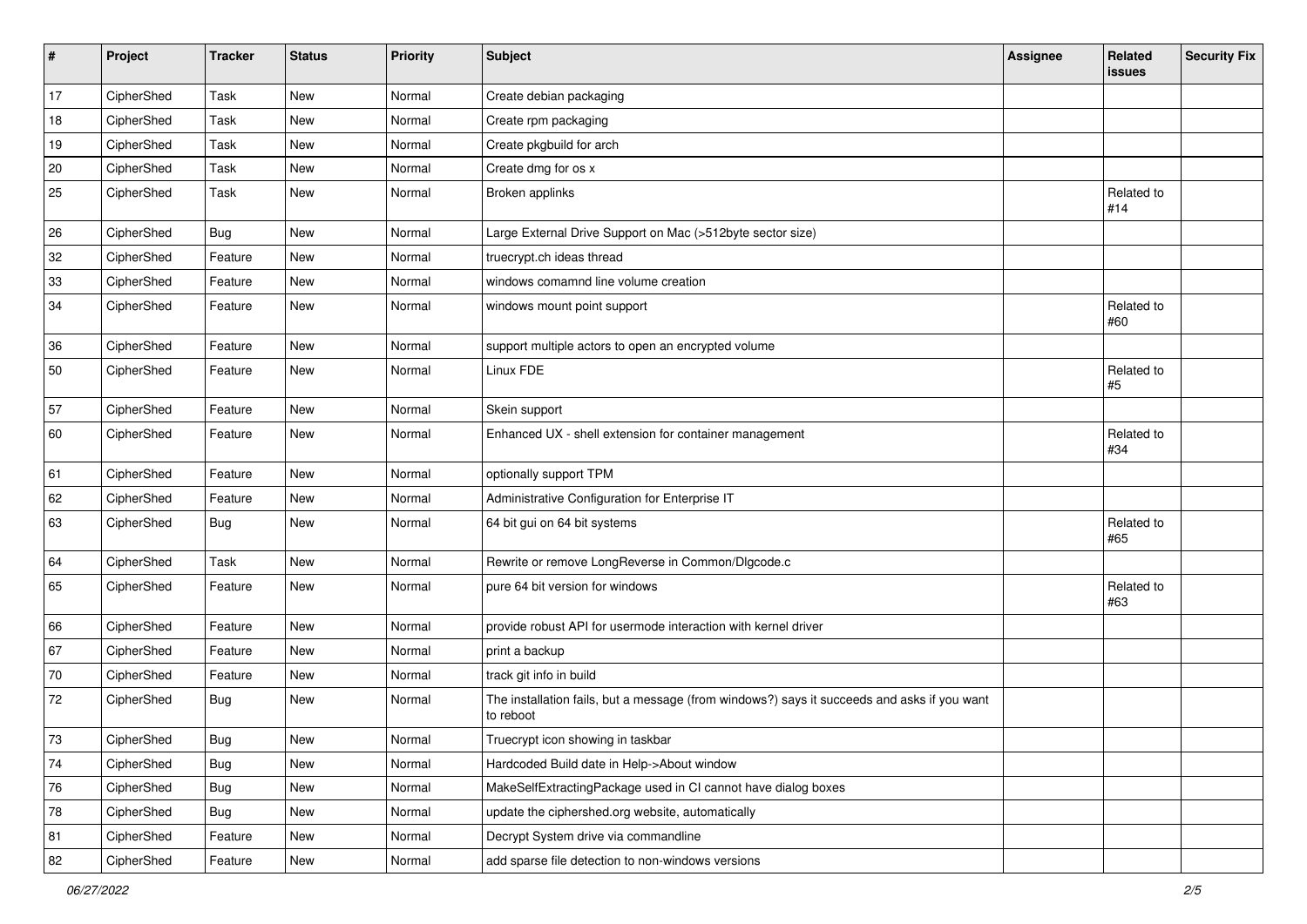| #              | Project    | <b>Tracker</b> | <b>Status</b> | Priority | <b>Subject</b>                                                                                | <b>Assignee</b> | Related<br>issues | <b>Security Fix</b> |
|----------------|------------|----------------|---------------|----------|-----------------------------------------------------------------------------------------------|-----------------|-------------------|---------------------|
| 83             | CipherShed | <b>Bug</b>     | New           | Normal   | deduplicate file names                                                                        |                 |                   |                     |
| 84             | CipherShed | <b>Bug</b>     | New           | Normal   | wcsncpy is subject to buffer overflow                                                         |                 |                   |                     |
| 85             | CipherShed | Bug            | New           | Normal   | Digcode.c is 9917 lines long, split it up                                                     |                 |                   |                     |
| 88             | CipherShed | <b>Bug</b>     | <b>New</b>    | Normal   | smart card support for containers                                                             |                 |                   |                     |
| 89             | CipherShed | Feature        | New           | Normal   | Support the Common Criteria Collaborative Protection Profile for Full Disk Encryption         |                 |                   |                     |
| 90             | CipherShed | Feature        | New           | Normal   | cipher setting preference file                                                                |                 |                   |                     |
| 91             | CipherShed | Feature        | New           | Normal   | use linked libraries in kernel driver to isolate logical units and later support plugins      |                 |                   |                     |
| 92             | CipherShed | Feature        | New           | Normal   | allow change of cipher/key on encrypted container without decrypting                          |                 |                   |                     |
| 93             | CipherShed | Feature        | New           | Normal   | support "quick" encrypt for new media (especially flash/SSD)                                  |                 |                   |                     |
| 95             | CipherShed | <b>Bug</b>     | New           | Normal   | Platform/SystemException.h and Common/Exception.h define the same class/struct                |                 |                   |                     |
| 96             | CipherShed | Feature        | New           | Normal   | installer to incorporate a post-installation quick-start wizard                               |                 |                   |                     |
| 102            | CipherShed | Feature        | New           | Normal   | support for serial console in bootloader                                                      |                 |                   |                     |
| 116            | CipherShed | <b>Bug</b>     | New           | Normal   | create an option for private/global volume mounting                                           |                 |                   |                     |
| 99             | CipherShed | Feature        | New           | Normal   | Suggestion 3-Separate required and optional input parameters                                  |                 |                   |                     |
| 100            | CipherShed | Feature        | New           | Normal   | Suggestion 4-Display the consequences of an action immediately (Immediacy of<br>consequences) |                 |                   |                     |
| 118            | CipherShed | Bug            | <b>New</b>    | Normal   | upgrading truecrpyt fails if truecrypt is pinned to the taskbar                               |                 |                   |                     |
| 121            | CipherShed | Feature        | New           | Normal   | Support "not" burning CD on encrypting disk operation                                         |                 | Related to<br>#68 |                     |
| 122            | CipherShed | Feature        | New           | Normal   | support key escrow                                                                            |                 | Related to<br>#68 |                     |
| 124            | CipherShed | Feature        | New           | Normal   | investigate switch to FUDforum from phpBB                                                     |                 |                   |                     |
| 123            | CipherShed | <b>Bug</b>     | New           | Normal   | losetup anomaly with OpenSUSE 13.1                                                            |                 |                   |                     |
| $\overline{4}$ | CipherShed | Task           | New           | Normal   | Get Windows executable signing key                                                            | <b>Bill Cox</b> |                   |                     |
| 6              | CipherShed | Task           | New           | Normal   | Windows build, installer, VM                                                                  | <b>Bill Cox</b> |                   |                     |
| 15             | CipherShed | Task           | New           | Normal   | Create Gnu Info page                                                                          | Eugene Wang     | Related to<br>#12 |                     |
| $\overline{7}$ | CipherShed | Task           | New           | Normal   | Mac build, installer, VM                                                                      | Jason Pyeron    |                   |                     |
| 31             | CipherShed | <b>Bug</b>     | New           | Normal   | there is duplicate code for password character checking                                       | Jason Pyeron    | Related to<br>#30 |                     |
| 5              | CipherShed | Task           | New           | Normal   | Linux build, installer, VM                                                                    | Kyle Marek      | Related to<br>#50 |                     |
| 114            | CipherShed | Task           | New           | Normal   | Real, unified makefiles                                                                       | Kyle Marek      |                   |                     |
| 97             | CipherShed | Feature        | New           | Normal   | Suggestion 1 - Do not use unknown terminology                                                 | Niklas Lemcke   |                   |                     |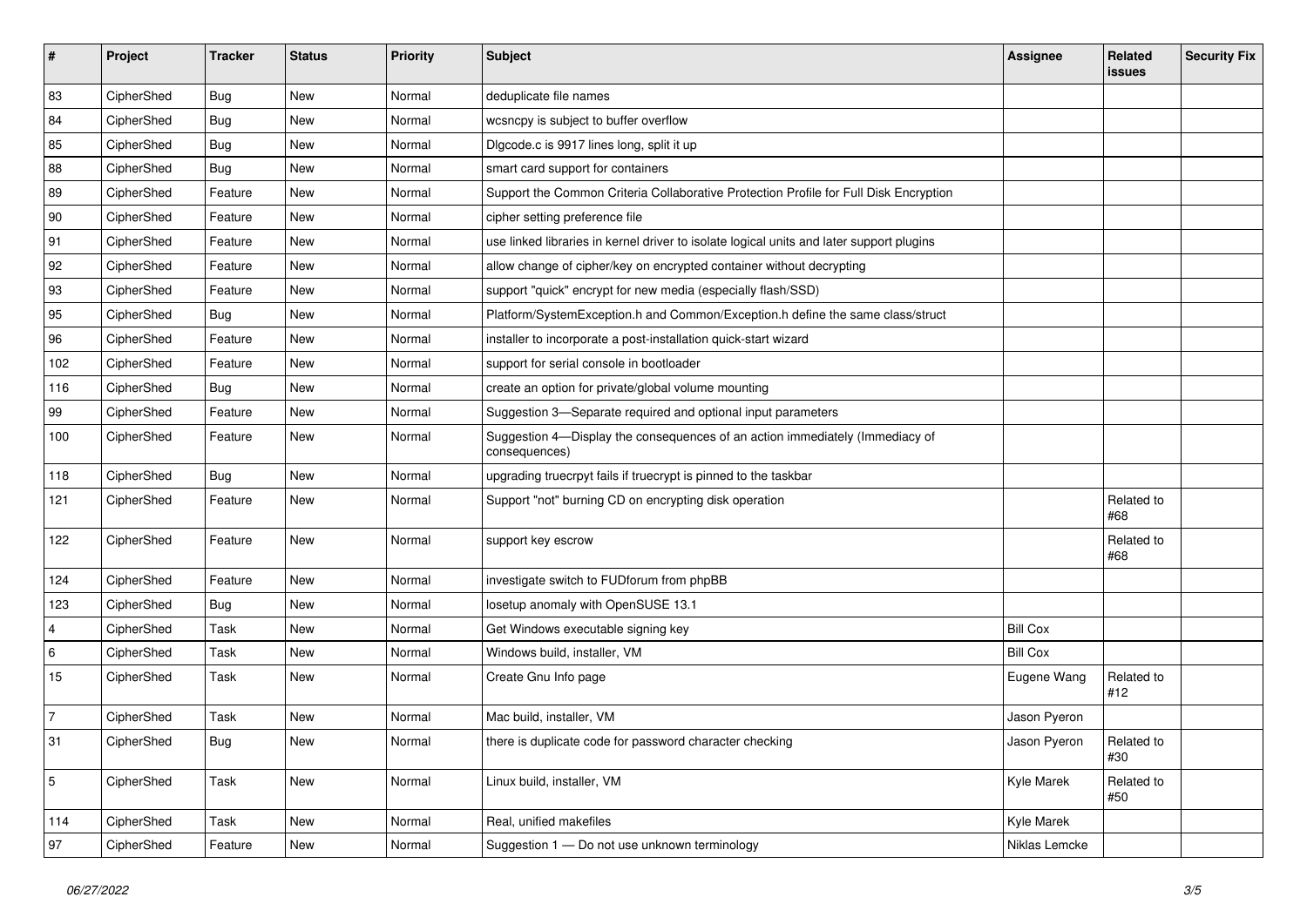| #            | Project    | <b>Tracker</b> | <b>Status</b> | <b>Priority</b> | <b>Subject</b>                                                      | Assignee                    | Related<br>issues   | <b>Security Fix</b> |
|--------------|------------|----------------|---------------|-----------------|---------------------------------------------------------------------|-----------------------------|---------------------|---------------------|
| 98           | CipherShed | Feature        | New           | Normal          | Suggestion 2 - Do not misuse native UI controls                     | Niklas Lemcke               |                     |                     |
| 111          | CipherShed | Bug            | New           | Normal          | ui does not show free drives below c: e.g. A: or B:                 | Niklas Lemcke               |                     |                     |
| $\mathbf{1}$ | CipherShed | Task           | New           | Normal          | Detailed review of Windows constant strings                         | Paweł<br>Zegartowski        | Related to<br>$\#2$ |                     |
| 9            | CipherShed | Task           | New           | Normal          | Create check-list of features to be tested                          | Pier-Luc Caron<br>St-Pierre |                     |                     |
| 13           | CipherShed | Task           | New           | Normal          | List of all version numbers                                         | Rocki H                     | Related to<br>#2    |                     |
| 24           | CipherShed | Task           | New           | Normal          | Add Windows 8 / Server 2012                                         | Rocki H                     |                     |                     |
| 23           | CipherShed | Bug            | New           | Normal          | Windows 8 / 8.1 Fast Startup                                        | Rocki H                     |                     |                     |
| 10           | CipherShed | Feature        | New           | Low             | Two-factor Pre-boot-authentication with USB stick and Password      |                             |                     |                     |
| 11           | CipherShed | Feature        | New           | Low             | Cipher set enablement                                               |                             |                     |                     |
| 52           | CipherShed | Feature        | New           | Low             | recovery utility & tools                                            |                             | Related to<br>#59   |                     |
| 53           | CipherShed | Feature        | New           | Low             | Portable / non-admin volume browser                                 |                             |                     |                     |
| 54           | CipherShed | Feature        | New           | Low             | Self Destruct Password                                              |                             |                     |                     |
| 56           | CipherShed | Bug            | New           | Low             | FreeBSD support                                                     |                             |                     |                     |
| 58           | CipherShed | Feature        | New           | Low             | Tablet / Touch screen / non-keyboard boot support                   |                             |                     |                     |
| 59           | CipherShed | <b>Bug</b>     | New           | Low             | optimized rescue disk                                               |                             | Related to<br>#52   |                     |
| 69           | CipherShed | Feature        | New           | Low             | integration test: mounting and sharing volumes                      |                             |                     |                     |
| 75           | CipherShed | Feature        | <b>New</b>    | Low             | code coverage - ConvertUTF.c                                        |                             |                     |                     |
| 79           | CipherShed | Feature        | New           | Low             | document a list of file systems compatible with Hidden Volume usage |                             |                     |                     |
| 80           | CipherShed | Bug            | <b>New</b>    | Low             | TEST CASE: ubuntu 14 GUI install                                    |                             |                     |                     |
| 87           | CipherShed | Feature        | New           | Low             | support multiple hidden volumes                                     |                             |                     |                     |
| 103          | CipherShed | Task           | New           | Low             | <b>Const Correctness</b>                                            |                             |                     |                     |
| 106          | CipherShed | Task           | New           | Low             | Disable GitHub issue tracker                                        |                             |                     |                     |
| 22           | CipherShed | <b>Bug</b>     | In Progress   | High            | Change name of software for "1.0" release.                          | Jason Pyeron                |                     |                     |
| 12           | CipherShed | Task           | In Progress   | Normal          | Write Documentation                                                 | Eugene Wang                 | Related to<br>#15   |                     |
| 51           | CipherShed | <b>Bug</b>     | In Progress   | Normal          | <b>GUID Partition Table (GPT)</b>                                   | Jason Pyeron                | Related to<br>#55   |                     |
| 55           | CipherShed | <b>Bug</b>     | In Progress   | Normal          | Unified Extensible Firmware Interface (UEFI)                        | Jason Pyeron                | Related to<br>#51   |                     |
| 119          | CipherShed | Bug            | Resolved      | Immediate       | DLL side loading attack vulnerability                               | Jason Pyeron                |                     |                     |